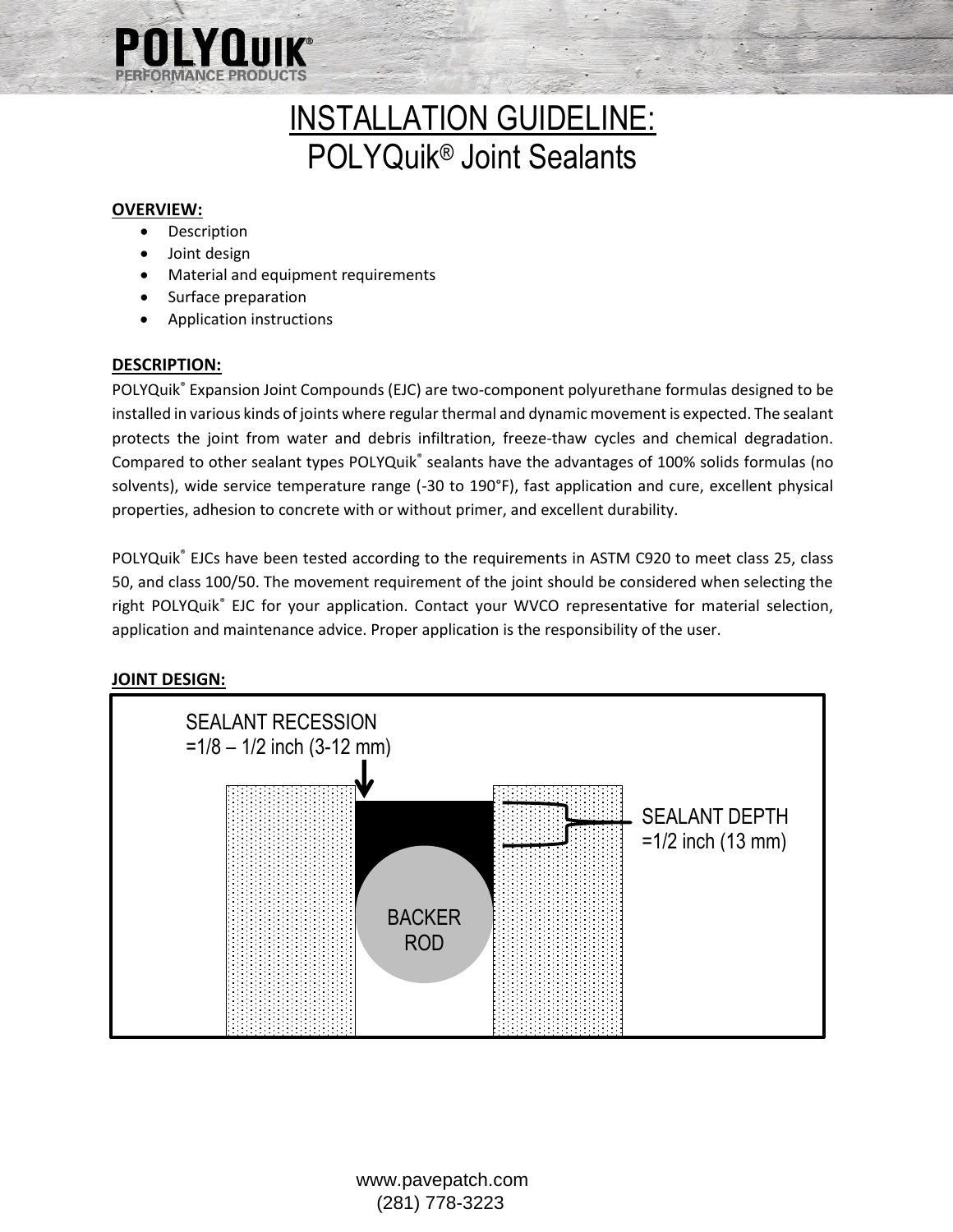

As shown in the figure above, POLYQuik® EJCs should be installed slightly recessed, 1/8 to 1/2 inch (3-13 mm) below grade. They do not require tooling, but can be shaved if desired. Sealant depth at the center point should be 1/2" (13mm) for the entire length of the joint. Various backer rod tools, usually constructed of expanded polystyrene (EPS), are used to ensure proper depth. Backer rod should be 25% larger than the joint width as a general rule. Backer rod should be installed at a consistent depth, and should fit snugly in the joint to prevent sealant from leaking. POLYQuik® EJCs are not recommended for joints wider than 2 inches.

# **MATERIAL AND EQUIPMENT REQUIREMENTS:**

The following materials and equipment are typically used during POLYQuik® joint sealant applications. Individual requirements will vary depending on the details of your application.

| Materials: | POLYQuik® EJC (cartridge or bulk material)                                              |
|------------|-----------------------------------------------------------------------------------------|
|            | POLYQuik® POLYPRIME (for applications requiring priming)                                |
|            | Backer rod, closed cell, 25% larger diameter than joint width                           |
|            | Dry topping sand (optional, to provide sanded sealant finish)                           |
| Equipment: | Cartridge applicator, 1:1 volume ratio, for 20 oz (600mL) cartridges. Battery-powered   |
|            | electric and pneumatic options available. Manual actuation not recommended.             |
|            | Compressor to provide air for blowing out joint at $\geq 120$ psi and to provide 80 psi |
|            | maximum for pneumatic cartridge applicators if necessary.                               |
|            | Dry concrete saw                                                                        |
|            | Wire brush                                                                              |
|            | Painter's tape                                                                          |
|            | Plastic containers (for primer mixing and test dispense of EJC)                         |
|            | Disposable paint brushes                                                                |
|            |                                                                                         |

## **APPLICATION INSTRUCTIONS:**

## **SURFACE PREPARATION**

*NEW CONCRETE OR CONCRETE WITHOUT SEALANT*

- 1.The concrete being sealed should be structurally sound (200psi or greater according to ASTM D7234), clean (ASTM D4258), and dry (less than 5%, ASTM E1907 or surface dry). POLYQuik® joint sealants can be applied to concrete newer than 28 days and in some cases as soon as 24 hours from when the concrete was poured. Contact your WVCO representative for more details.
- 2.Joint concrete surfaces must be sound, dry, clean, free of dirt, moisture, loose particles, oil, asphalt, tar, paint, wax, rust, waterproofing and curing/parting compounds, membranes and other foreign matter. Laitance and efflorescence must be removed prior to installation.
- 3.Clean concrete where necessary by grinding, abrasive blasting or hand tooling.

*OLD CONCRETE PREVIOUSLY SEALED*

1.Remove all previously applied joint sealing material by saw cut. Priming is required if previous sealing material is not removed by saw-cut (see PRIMING section below).

2.If joint sides have absorbed oils etc., cut away sufficient concrete to ensure a clean, fresh surface. *STEEL*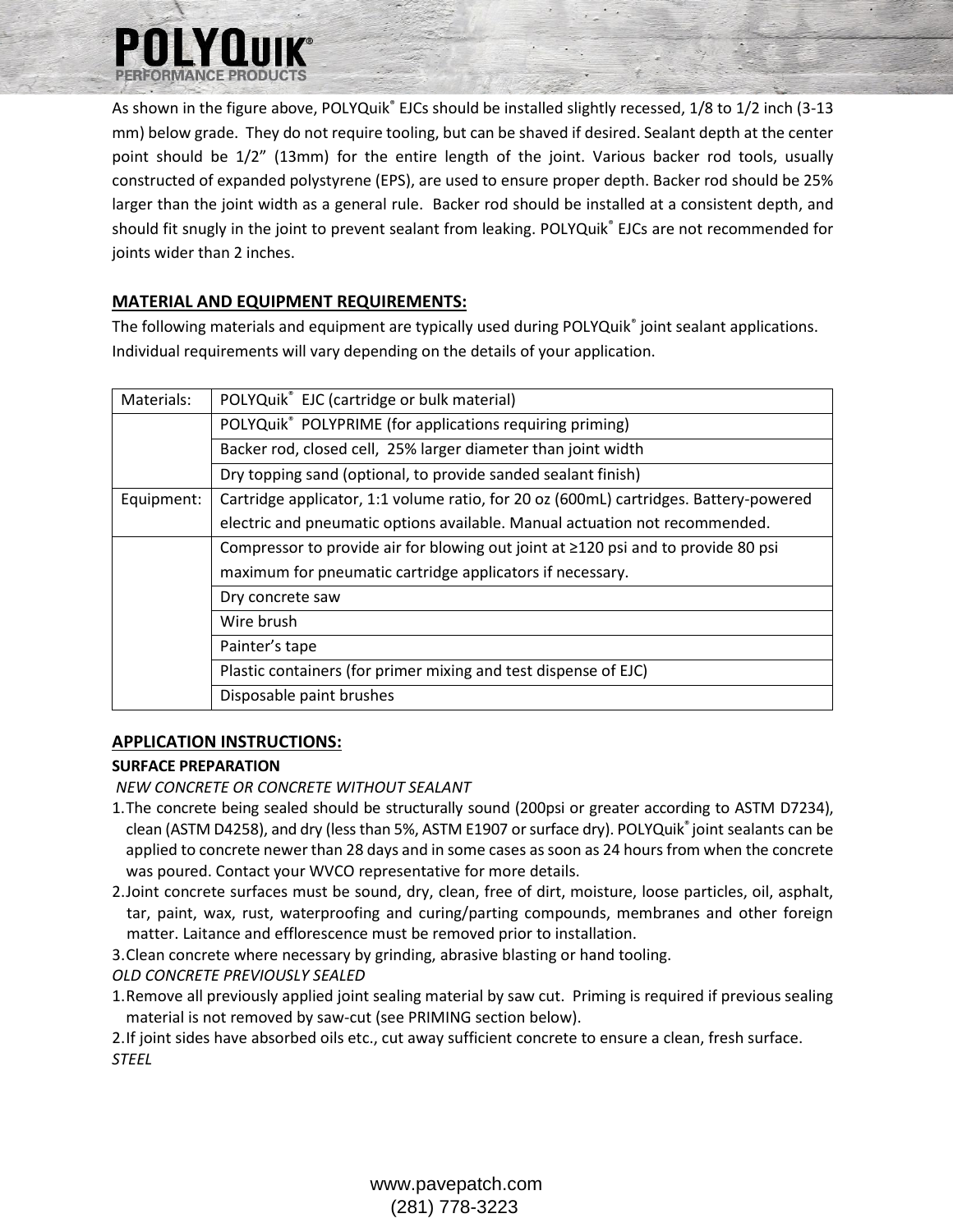

- 1.Steel surfaces must be cleaned before blasting according to SSPC-SP1. Remove any sharp edges and other surface imperfections.
- 2.Dry abrasive blast surface according to SSPC SP-6/NACE No. 3 Commercial Blast minimum.
- 3.Test the surface for non-visible soluble salt contamination according to NACE 6G186. If necessary treat with CHLOR\*RID or equivalent salt remover until less than 3ug/cm<sup>2</sup> is detected.
- 4.Priming is recommended. Prime steel according to WVCO guidelines.
- 5.Refer to primer technical data sheet for application and cure time information.

## **APPLICATION INSTRUCTIONS:**

#### *JOINT DESIGN*

- 1.Choose the correct EJC product for your situation. For instance use EJC-25 only in joints where shrinkage and movement will be less than or equal to +/-25%.
- 2.EJC is not recommended for joints wider than 2" (50 mm). Wider joint installations may be possible in some circumstances. Contact WVCO for more information.
- 3.Joints filled with EJC should be designed and prepared according to ACI and industry standards. To ensure joint compound performs as expected, sealant depth should be ½ the width as a general rule. WVCO recommends a sealant depth of 1/2" (13mm) for all expansion joint repairs.
- 4.Self-leveling EJC should not be used on slopes greater than 9%. Slope grade products are available.

5.Backer rods should be used according to ACI guidelines in all expansion joints. *PRIMING*

- 1.Priming is not required for all scenarios. Priming is generally recommended to ensure maximum adhesion and performance, particularly with demanding movement requirement and given the imperfect substrate surface conditions in most real-world projects. Prime with POLYQuik® POLYPRIME or other WVCO primer. Contact your WVCO representative for proper selection. The decision of where and when to use primer are ultimately the responsibility of the engineer and/or contractor.
- 2.Before using EJC on a non-standard substrate or using non-WVCO primer, testing is recommended to verify performance. Contact WVCO for assistance in adhesion analysis.
- 3.Masking tape may be applied to adjacent surfaces before priming and removed after sealant placement to ensure a clean application.
- 4.Apply primer in a thin, uniform film (typically 1– 10 mils). Refer to the primer technical data sheet for application guidelines. Avoid excess film thickness and application of primer beyond joint faces.
- **5.**Allow primer to cure according to guidelines in the technical data sheet before applying EJC. Joint sealant application times will vary with primer selection and ambient temperature.

#### **METER DISPENSED**

#### *PROCESSING*

- 1.Use WVCO meter or equivalent at a 1 to 1 ratio by volume. For metering applications contact WVCO Precision Technologies division for equipment recommendations.
- 2.Condition resin and iso to approximately 70°F (21°C) for 24 hours before using.
- 3.Mechanically mix resin for 30-60 minutes before use. Do not overmix as this could introduce excessive air. Use mix blades that are 1/3 the diameter of the container.
- *4.*Test the meter operation by dispensing material for 15-30 seconds into a waste container before dispensing production material. Use a 13-mm diameter mix tube with 32 elements or recommended equivalent (contact WVCO for more information). Verify mixed EJC product is uniform in appearance, and the material sets into a homogeneous finished product.

#### *APPLICATION*

1.Dispense EJC into the jointing area using a pressure that allows sufficient production speed and does not produce splashing when material hits the backer rod.

> www.pavepatch.com (281) 778-3223